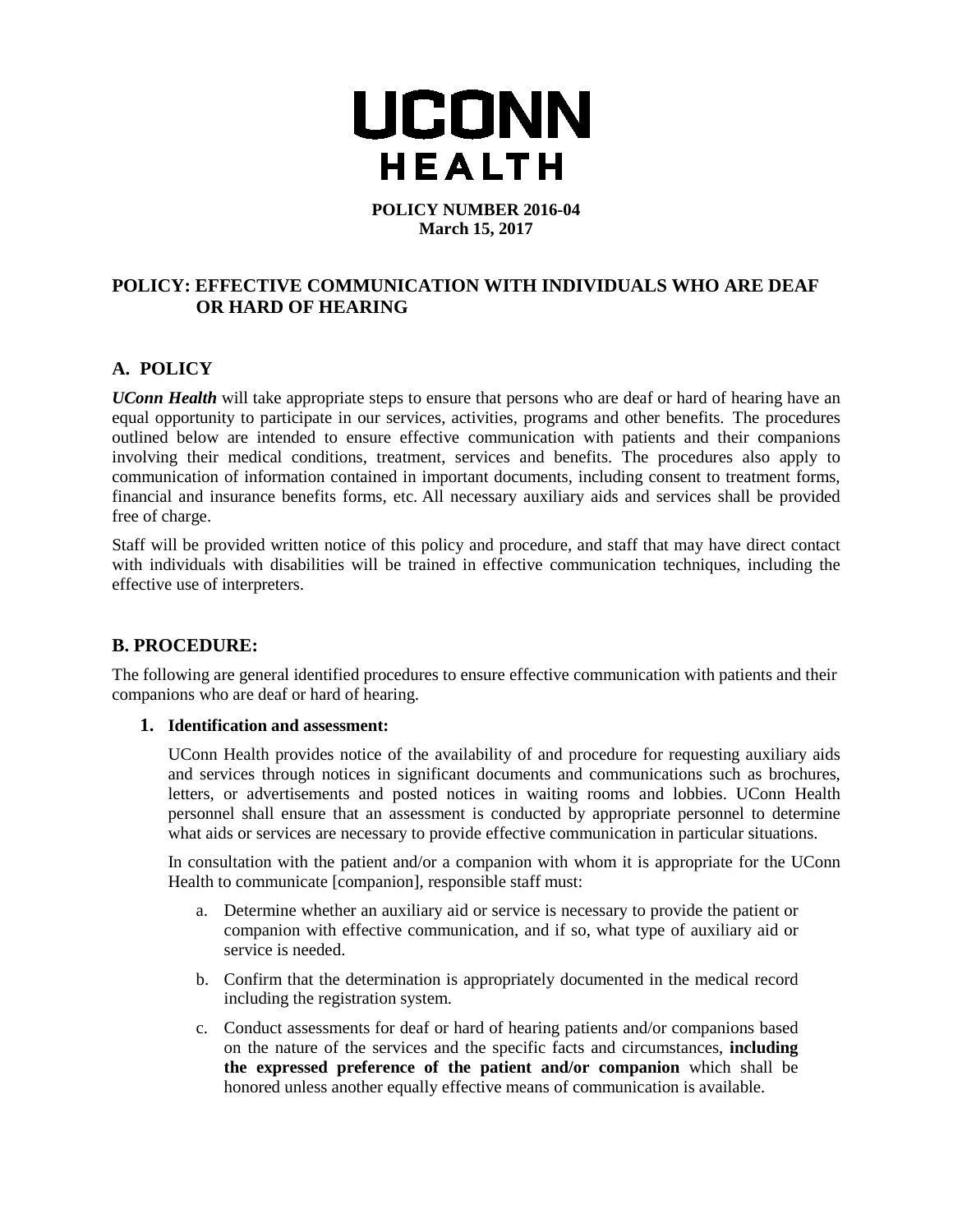- d. Determine which appropriate auxiliary aid or service is necessary, and requested and arrival time.
- e. Reassess and document the effectiveness of the auxiliary aids and/or services, including inquiring of the patient and/or the companion as to the effectiveness of the communication and document their response.

### **2. Provision of Auxiliary Aids and Services:**

UConn Health shall provide the following services or aids to achieve effective communication with persons who are deaf or hard of hearing:

### **a. Sign Language Interpreters (In-person or Remote)**

For persons who use Sign Language as their primary means of communication, the Interpreting Service is responsible for providing effective interpretation during business hours. In the event that an interpreter is needed, call the UConn Health Operator (860-679-2626). The Operator is responsible to:

- maintain a list of qualified interpreters on staff showing their names, phone numbers, qualifications and hours of availability
- page the appropriate interpreter on staff to interpret, if one is available
- if a qualified interpreter on staff is not available, the UConn Health has contracted with several agencies to provide interpreter services. The UConn Health operator will arrange for an in-person interpreter via contracted agencies.

**Video Remote Interpreting (VRI)** may be used to provide effective communication using a qualified interpreter. In certain circumstances, VRI can be an effective method of providing interpreting services. Be advised that VRI is not appropriate for every person who is deaf or hard of hearing. UConn Health personnel should honor a request for an in-person interpreter unless the circumstances permit the use of another available equally effective means of communication.

Refer to **Appendix A** for performance standards and locations of VRI equipment.

UConn Health personnel shall make a qualified interpreter available to the patient or companion as soon as practicable from the determination that a qualified interpreter is necessary for effective communication, but no later than (a) two (2) hours when an onsite interpreter will be provided, or (b) within twenty-five (25) minutes when providing an interpreter through VRI. Any delays in service should be immediately reported to the Compliance Coordinator via UConn Health operator at 860-679-2626 and documented in the patient's medical record.

### **b. Auxiliary Aids and Services**

Text telephones (TTYs) or other auxiliary aids will be made available in a timely manner by contacting the UConn Health operator at 860-679-2626. For urgent questions regarding auxiliary aids and the circumstances in which they are used, contact the UConn Health Operator to page the Coordinator of Interpreter Services (Mon. – Fri., 8:00am – 4:30pm) at 860-679-2289 or the UConn Health operator at 860-679-2626. The Compliance Coordinator, or his/her designees will also provide appropriate assistance regarding immediate access to and proper use of any auxiliary aid or service required by UConn policy, including qualified interpreters.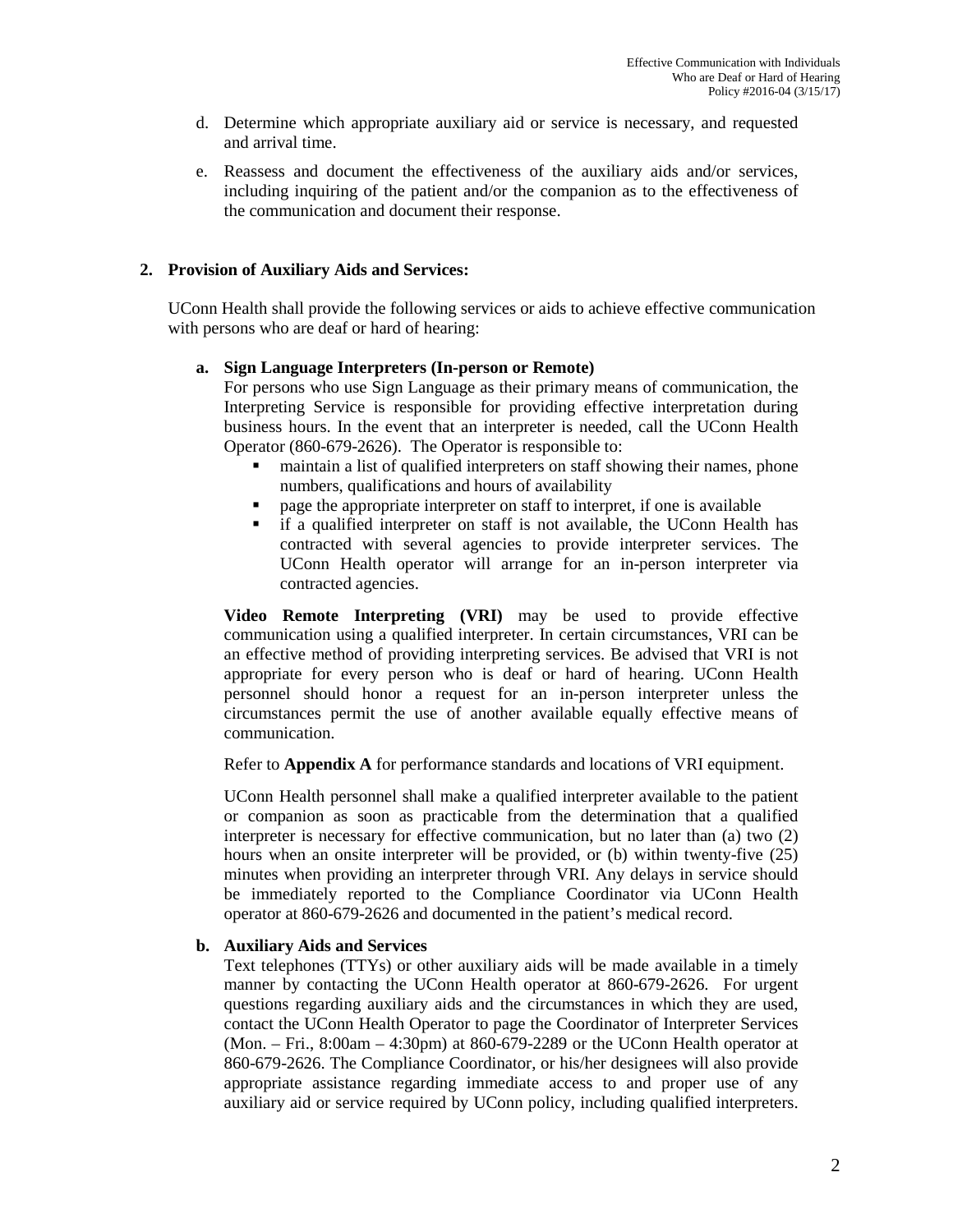To contact the Compliance Coordinator or designee, please call the UConn Health operator at 860-679-2626.

#### **c. Preference for family member, companion or other personal interpreter**

Some persons who are deaf or hard of hearing may prefer or request to use an adult family member or adult friend as an interpreter. However, family members or friends of the person will not be used as interpreters unless specifically requested by that individual and *after* an offer of an interpreter at no charge to the person has been made. Such an offer and the response will be documented in the patient's record. Minor children will *not* be used to interpret, except in an emergency involving an imminent threat to the safety or welfare of an individual or the public where there is no other interpreter available.

#### **d. Equally effective alternative aids/services**

When UConn Health denies a preferred choice for communication and offers an equally effective alternative, documentation should identify the individual making the determination, the date and time of the denial; the alternative auxiliary aid or service that was provided; and the specific reason for denying the requested auxiliary aid or service. A copy of the grievance procedure along with a written statement of determination will also be provided to the patient/companion at the time of the denial.

#### **e. Declination or waiver of services**

Should an individual decline auxiliary aids and services offered by UConn Health, documentation in the medical record should include that risks of declining/refusing services were explained using effective means of communication, and the time of refusal and reason for refusal.

#### **3. Informed Consent**

Under no circumstances should a deaf or hard of hearing patient (or her/his companion, when also in the role of patient representative) be permitted to sign an informed consent without the benefit of a qualified interpreter or other auxiliary aids and/or services providing an equally effective means of communication, regardless of the patient's and/or companion's refusal of auxiliary aids and/or services. Please refer to the [Informed Consent, Clinical –](https://health.uconn.edu/policies/wp-content/uploads/sites/28/2017/06/2015-03-Informed-Consent-Clinical-Obtaining-Documenting.pdf) Obtaining and Disclosing [policy.](https://health.uconn.edu/policies/wp-content/uploads/sites/28/2017/06/2015-03-Informed-Consent-Clinical-Obtaining-Documenting.pdf)

### **4. Discipline**

Failure to comply with this policy, including properly documenting the circumstances, assessment, and manner in which effective communications with a deaf or hard of hearing patient or companion has been achieved, or the circumstances surrounding the refusal of auxiliary aids or services in the medical record, can result in discipline, up to and including dismissal.

### **Applicable Laws:**

- Title II of the Americans with Disabilities Act ("ADA"), 42 U.S.C. §§ 12131-12134
- Section 504 of the Rehabilitation Act of 1973 ("Section 504"), 29 U.S.C. § 794(a)
- Section 1557 of the Patient Protection and Affordable Care Act, 42 U.S.C. § 18116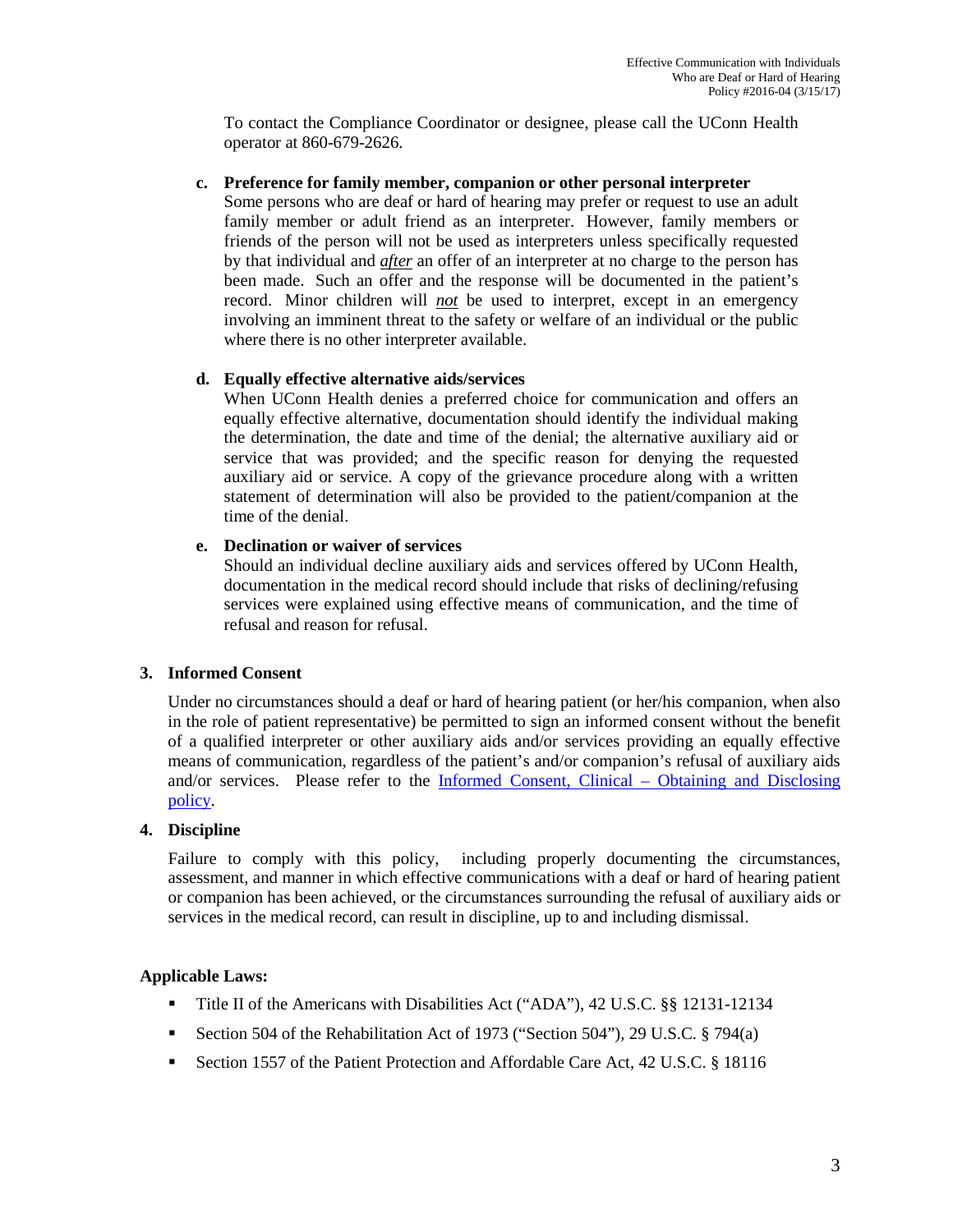| Anne Diamond (Signed)                                                                                                                             | 4/4/17      |
|---------------------------------------------------------------------------------------------------------------------------------------------------|-------------|
| <b>Anne Diamond, JD, CNMT</b><br><b>Chief Executive Officer</b><br><b>John Dempsey Hospital</b>                                                   | <b>Date</b> |
| Anne Horbatuck (Signed)                                                                                                                           | 4/24/17     |
| Anne D. Horbatuck, RN, BSN, MBA<br><b>Vice President</b><br><b>University Medical Group Administration</b>                                        | <b>Date</b> |
| Steven Lepowsky (Signed)                                                                                                                          | 5/5/17      |
| <b>Steven Lepowsky, DDS</b><br><b>Sr. Assoc. Dean for Education &amp; Patient Care</b><br>Assoc. Professor & Chair, Division of General Dentistry | <b>Date</b> |
| Andrew Agwunobi (Signed)                                                                                                                          | 5/9/17      |
| Andrew Agwunobi, M.D., M.B.A.<br><b>Chief Executive Officer</b><br><b>Executive Vice President for Health Affairs</b>                             | <b>Date</b> |

### **NEW POLICY: 8/9/16 Revised: 3/15/17**

(Significant portions of this policy taken from JDH Hospital Administrative Manual policy # 08-009, now retired (date issued and revisions noted below) Date Issued: 5/77 Date Reviewed: 12/91, 2/94, 5/97, 9/99, 6/12 Date Revised: 5/80, 1/81, 1/86, 12/88, 12/94, 10/98, 11/98, 6/99, 5/00, 11/03, 10/08, 1/10, 2/11, 11/13, 1/14, 8/15, 7/16)